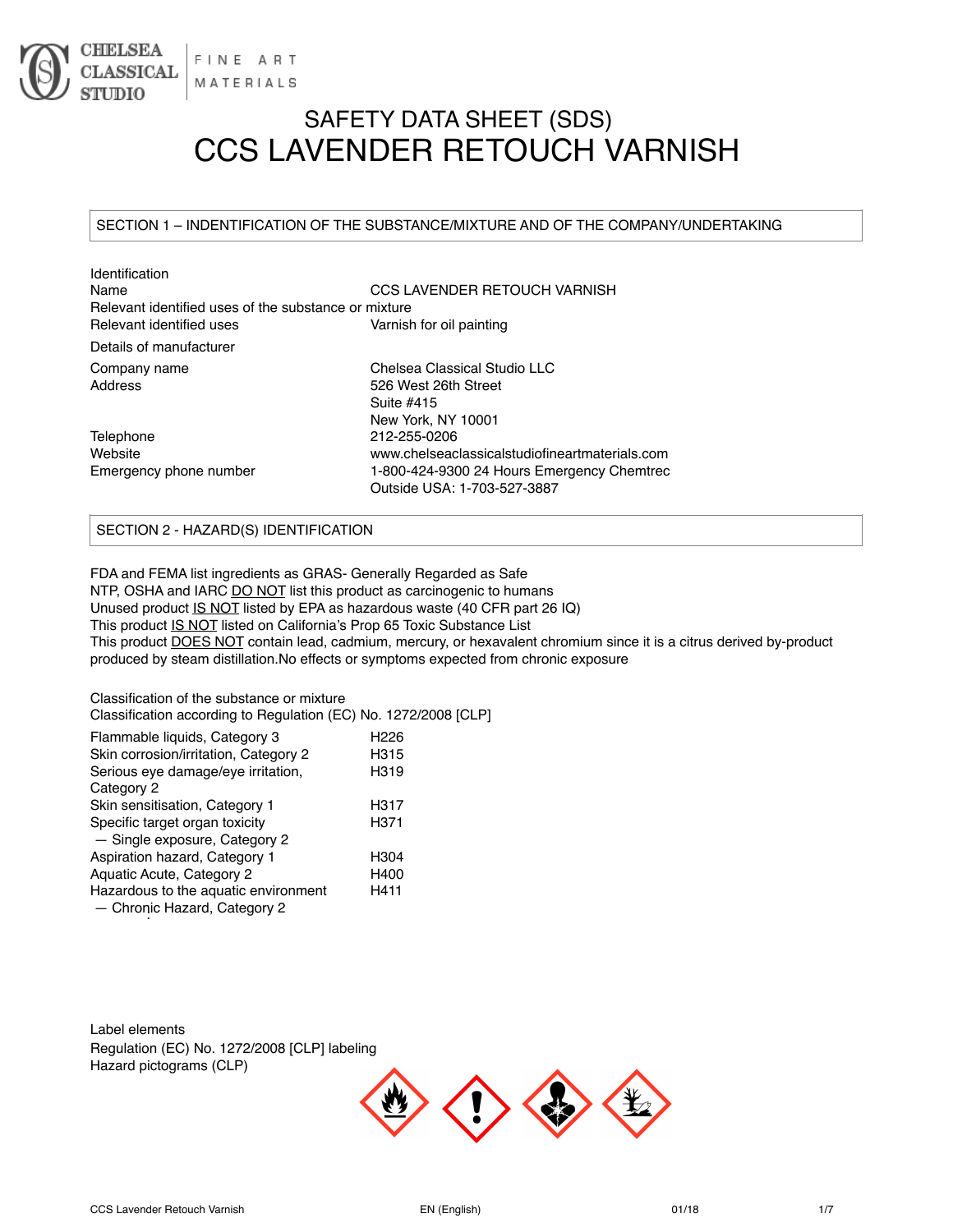|                                | GHS02                                     | GHS07                               | GHS08                                              | GHS09                                                                  |  |
|--------------------------------|-------------------------------------------|-------------------------------------|----------------------------------------------------|------------------------------------------------------------------------|--|
| Signal word (CLP)              | Danger                                    |                                     |                                                    |                                                                        |  |
| Hazardous ingredients          |                                           |                                     | d-Limonene; alpha-Pinene; beta-Pinene              | LINALOOL; CAMPHOR GUM; CARYOPHYLLENE; delta-3-Carene; Eucalyptol;      |  |
| Hazard statements (CLP)        |                                           | H226- Flammable liquid and vapor    |                                                    |                                                                        |  |
|                                |                                           |                                     | H304- May be fatal if swallowed and enters airways |                                                                        |  |
|                                |                                           | H315- Causes skin irritation        |                                                    |                                                                        |  |
|                                |                                           |                                     | H317- May cause an allergic skin reaction          |                                                                        |  |
|                                |                                           | H319- Causes eye damage/irritation  |                                                    |                                                                        |  |
|                                |                                           | H371- May cause damage to organs    |                                                    |                                                                        |  |
|                                |                                           | H400- Toxic to aquatic life         |                                                    |                                                                        |  |
|                                |                                           |                                     |                                                    | H411- Very Toxic to aquatic life with long lasting effects             |  |
|                                | Full text of H-statements: see section 16 |                                     |                                                    |                                                                        |  |
| Precautionary statements (CLP) |                                           |                                     |                                                    | P210 - Keep away from heat, hot surfaces, sparks, open fames and other |  |
|                                |                                           | ignition sources. No Smoking.       |                                                    |                                                                        |  |
|                                |                                           | P233- Keep container tightly closed |                                                    |                                                                        |  |
|                                |                                           |                                     |                                                    | P240- Ground/bond container and receiving equipment                    |  |
|                                |                                           |                                     |                                                    | P241- Explosion-free electrical equipment and lighting with earth      |  |
|                                |                                           |                                     | P264- Wash hands thoroughly after handling         |                                                                        |  |

#### SECTION 3 - COMPOSITION/INFORMATION ON INGREDIENTS

#### Mixtures

| <b>Name</b>                 | <b>Product identifier</b> | %          | <b>Regulation (EC) No.</b><br>1272/2008 [CLP]                                             |
|-----------------------------|---------------------------|------------|-------------------------------------------------------------------------------------------|
| Lavender Spike Oil Essence* | (CAS No) 8016-78-2        | 70-75%     | Flam. Lig. 3, H226<br>Skin. Irrit 2, H315                                                 |
| Natural Damar Resin         | (CAS No) 9000-16-2        | $25 - 30%$ | Skin Sens. 1B, H317<br>Eye Irrit. 2, H319<br>Asp. Tox. 1, H304<br>Aquatic Chronic 2, H411 |

\*Lavender Spike Oil Essence's components include: LINALOOL (15-35%); Eucalyptol (5-15%); CAMPHOR GUM (5-15%); alpha-Pinene (1-3%); beta-Pinene (1-3%); d-Limonene (1-3%); TERPINEOL (1-3%); CARYOPHYLLENE (1-3%)

#### SECTION 4 - FIRST AID MEASURES

| Description of first aid measures                           |                                                                                                                                                                                      |
|-------------------------------------------------------------|--------------------------------------------------------------------------------------------------------------------------------------------------------------------------------------|
| First-aid measures general                                  | Call a physician immediately.                                                                                                                                                        |
| First-aid measures after inhalation                         | Remove person to fresh air and keep comfortable for breathing.                                                                                                                       |
| First-aid measures after skin contact                       | Rinse skin with water/shower. Take off immediately all contaminated clothing. If<br>skin irritation or rash occurs: Get medical advice/attention.                                    |
| First-aid measures after eye contact                        | Rinse cautiously with water for several minutes. Remove contact lenses, if<br>present and easy to do. Continue rinsing. If eye irritation persists: Get medical<br>advice/attention. |
| First-aid measures after ingestion                          | Do not induce vomiting. Call a physician immediately.                                                                                                                                |
| Most important symptoms and effects, both acute and delayed |                                                                                                                                                                                      |
| Symptoms/injuries after skin contact.                       | Irritation. May cause an allergic skin reaction.                                                                                                                                     |

Indication of any immediate medical attention and special treatment needed Treat symptomatically.

#### SECTION 5 - FIREFIGHTING MEASURES

Symptoms/injuries after eye contact. Eye irritation.

Extinguishing media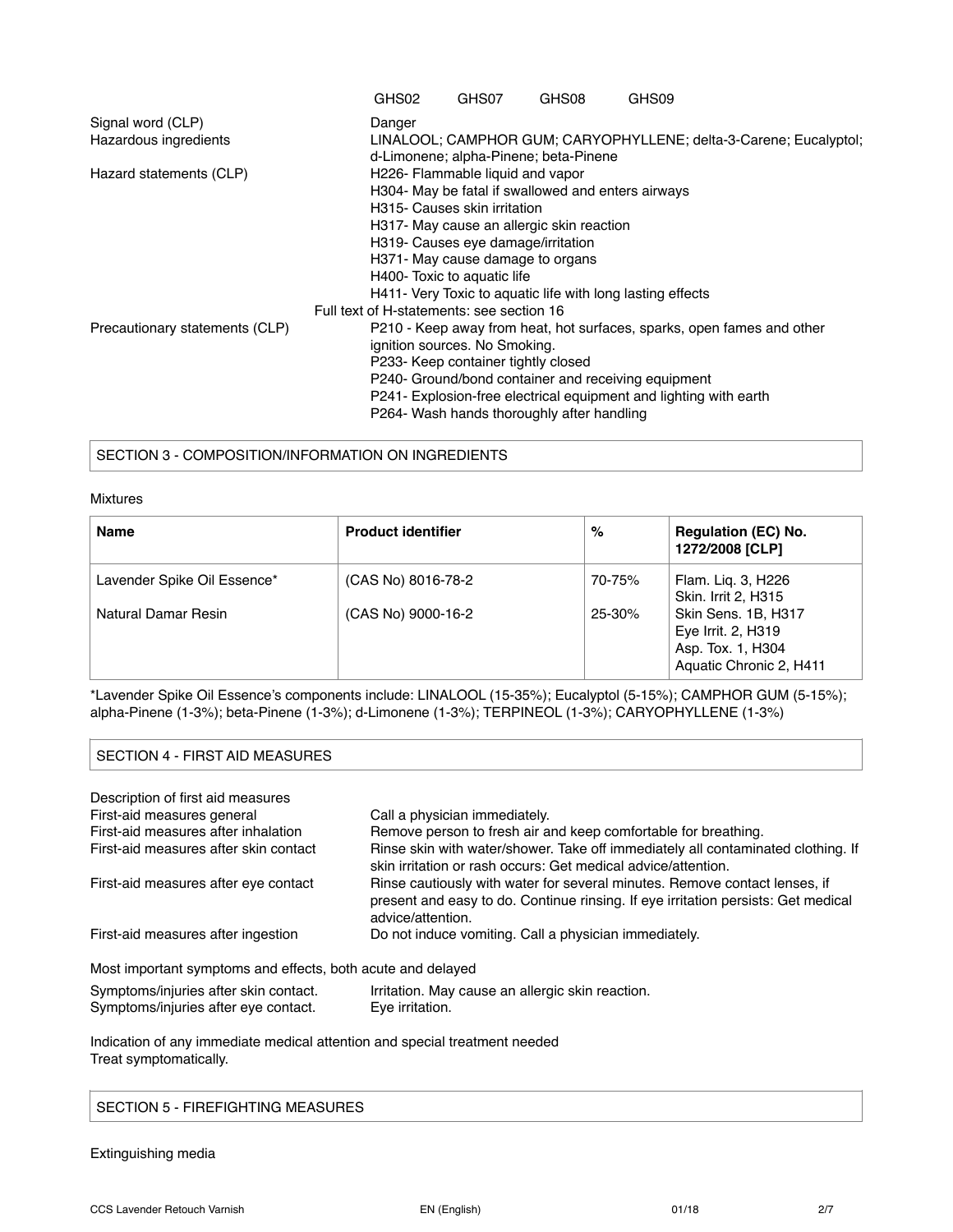| Suitable extinguishing media                                          | Water spray. Dry powder. Foam. Carbon dioxide.                                                               |
|-----------------------------------------------------------------------|--------------------------------------------------------------------------------------------------------------|
| Special hazards arising from the substance or mixture                 |                                                                                                              |
| Fire hazard                                                           | Flammable liquid and vapour.                                                                                 |
| Hazardous decomposition products in case Toxic fumes may be released. |                                                                                                              |
| of fire                                                               |                                                                                                              |
| Advice for firefighters                                               |                                                                                                              |
| Protection during firefighting                                        | Do not attempt to take action without suitable protective equipment. Self-<br>contained breathing apparatus. |

# SECTION 6 - ACCIDENTAL RELEASE MEASURES

Personal precautions, protective equipment and emergency procedures:

| For non-emergency personnel                          |                                                                                                                                                              |
|------------------------------------------------------|--------------------------------------------------------------------------------------------------------------------------------------------------------------|
| Emergency procedures                                 | Ventilate spillage area. No open flames, no sparks, and no smoking. Do not<br>breathe gas, fumes, vapour or spray. Avoid contact with skin and eyes.         |
| For emergency responders                             |                                                                                                                                                              |
| Protective equipment                                 | Do not attempt to take action without suitable protective equipment. For further<br>information refer to section 8: "Exposure controls/personal protection". |
| Environmental precautions                            | Avoid release to the environment.                                                                                                                            |
| Methods and material for containment and cleaning up |                                                                                                                                                              |
| For containment                                      | Collect spillage.                                                                                                                                            |
| Methods for cleaning up                              | Take up liquid spill into absorbent material. Notify authorities if product enters                                                                           |
| sewers                                               | or public waters.                                                                                                                                            |
| Other information                                    | Dispose of materials or solid residues at an authorized site.                                                                                                |

#### SECTION 7 - HANDLING AND STORAGE

| Precautions for safe handling                                |                                                                                                                                                                                                                                           |
|--------------------------------------------------------------|-------------------------------------------------------------------------------------------------------------------------------------------------------------------------------------------------------------------------------------------|
| Precautions for safe handling                                | Keep away from sources of ignition – No smoking. Wash hands and other<br>exposed areas with mild soap and water before eating, drinking or smoking.<br>Provide good ventilation. Take precautionary measures against static<br>discharge. |
| Conditions for safe storage, including any incompatibilities |                                                                                                                                                                                                                                           |
| Technical measures                                           | Ground/bond container and receiving equipment.                                                                                                                                                                                            |
| Storage conditions                                           | Store in a well-ventilated place. Keep cool. Keep container tightly closed. Store<br>locked up.                                                                                                                                           |

#### SECTION 8 - EXPOSURE CONTROLS/PERSONAL PROTECTION

| Exposure controls                |                                                                                                             |
|----------------------------------|-------------------------------------------------------------------------------------------------------------|
| Appropriate engineering controls | Ensure good ventilation of the work station.                                                                |
| Eye protection                   | Safety glasses suggested.                                                                                   |
| <b>Skin Protection</b>           | Protective gloves suggested.                                                                                |
| Environmental exposure controls  | Avoid release to the environment.                                                                           |
| Other information                | Do no eat, drink or smoke during use, keep away from eyes, do not ingest,<br>KEEP OUT OF REACH OF CHILDREN. |

#### SECTION 9 - PHYSICAL AND CHEMICAL PROPERTIES

| Information on basic physical and chemical properties |                           |
|-------------------------------------------------------|---------------------------|
| <b>Physical state</b>                                 | Liguid                    |
| Appearance                                            | Liauid                    |
| Molecular mass                                        | No data available         |
| Colour                                                | Colorless to light yellow |
| Odour                                                 | Characteristic odor       |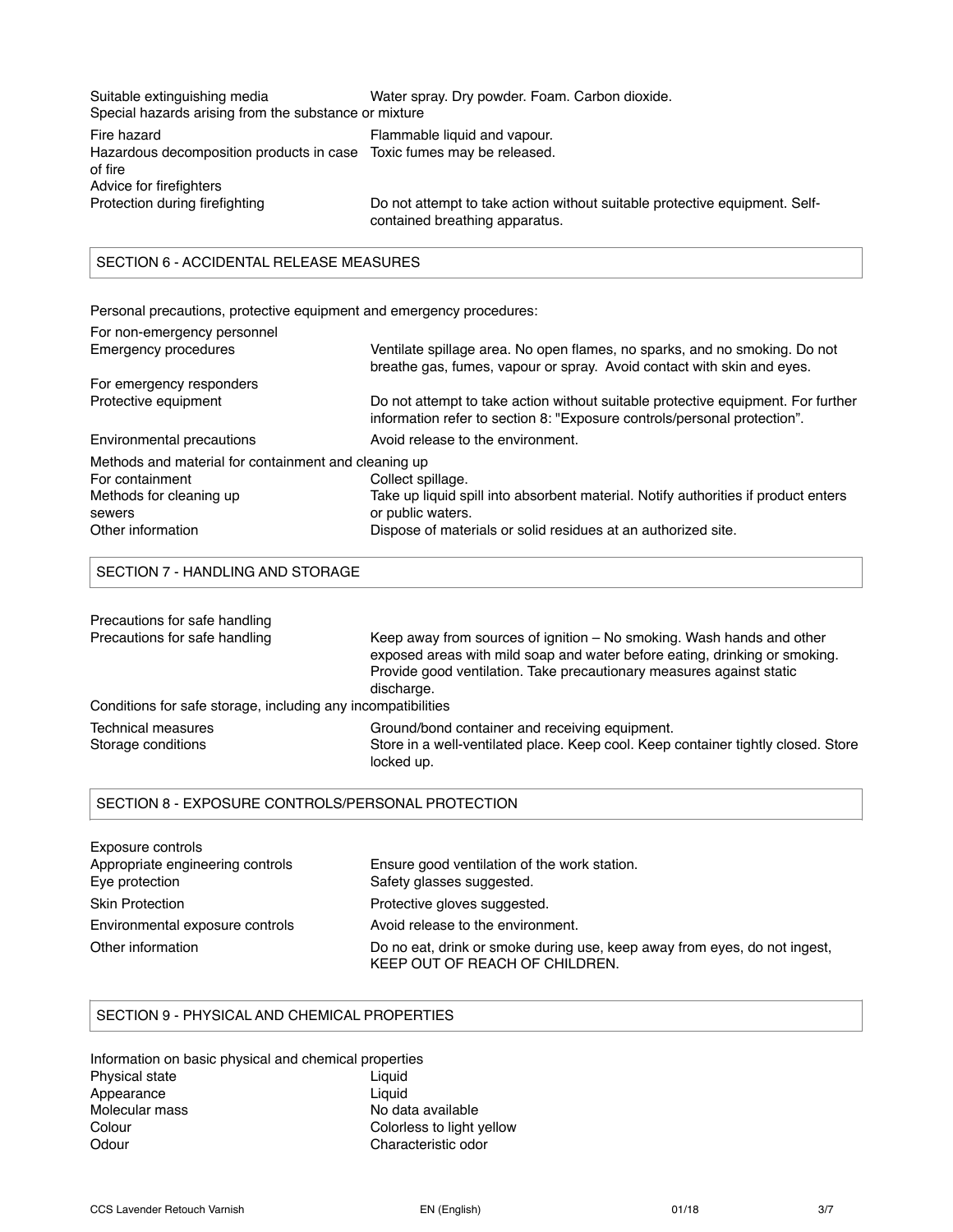| Odour threshold                            | No data available                     |
|--------------------------------------------|---------------------------------------|
| рH                                         | No data available                     |
| pH solution                                | No data available                     |
| Relative evaporation rate (butylacetate=1) | No data available                     |
| Melting point                              | Not applicable                        |
| Freezing point                             | No data available                     |
| Boiling point                              | No data available                     |
| Flash point                                | 57°C<br>132.4°F                       |
| Auto-ignition temperature                  | >200°C<br>$90^{\circ}$ F              |
| Decomposition temperature                  | No data available                     |
| Flammability (solid, gas)                  | Not applicable                        |
| Vapour pressure                            | No data available                     |
| Relative vapour density at 20 °C           | $0.88 - 0.93$ g/cm3 (20 $^{\circ}$ C) |
| Relative density                           | 0.882                                 |
| Solubility                                 | Insoluble in water                    |
| Log Pow                                    | No data available                     |
| Viscosity                                  | $< 20.5$ mm2/s                        |
| <b>Explosive properties</b>                | No data available                     |
| Oxidising properties                       | No data available                     |
| Explosive limits                           | No data available                     |
|                                            |                                       |

## SECTION 10 - STABILITY AND REACTIVITY

| Reactivity                         | Flammable liquid and vapour.                                                                            |
|------------------------------------|---------------------------------------------------------------------------------------------------------|
| Chemical stability                 | Stable under normal conditions.                                                                         |
| Possibility of hazardous reactions | No dangerous reactions known under normal conditions of use.                                            |
| Conditions to avoid                | Avoid contact with hot surfaces. Heat. No flames, no sparks. Eliminate all<br>sources of ignition.      |
| Incompatible materials             | No additional information available                                                                     |
| Hazardous decomposition products   | Under normal conditions of storage and use, hazardous decomposition<br>products should not be produced. |

## SECTION 11 - TOXICOLOGICAL INFORMATION

| Information on toxicological effects |  |  |
|--------------------------------------|--|--|
|                                      |  |  |
|                                      |  |  |
|                                      |  |  |

| Carcinogenicity       | NOT classified as carcinogenic by NTP, IARC or OSHA. |
|-----------------------|------------------------------------------------------|
| Inhalation            | No adverse effects due to inhalation are expected.   |
| Skin contact          | Can cause skin irritation and/or allergic reaction.  |
| Eye contact           | Causes serious eye irritation.                       |
| Ingestion             | May be harmful if swallowed. Risk of lung oedema.    |
| Aspiration            | May be very harmful if swallowed and enters airways. |
| Acute toxicity        | May be fatal if swallowed and enters airways.        |
| Reproductive toxicity | No data available                                    |
| Summated LD50         | 7572.1mg/kg.                                         |

## SECTION 12 - ECOLOGICAL INFORMATION

| Toxicity<br>Ecology - general<br>Ecology- water | Toxic to aquatic life with long lasting effects.<br>Toxic to aquatic life.                                      |  |  |  |  |
|-------------------------------------------------|-----------------------------------------------------------------------------------------------------------------|--|--|--|--|
| SECTION 13 - DISPOSAL CONSIDERATIONS            |                                                                                                                 |  |  |  |  |
| Waste treatment methods                         |                                                                                                                 |  |  |  |  |
| Waste treatment methods                         | Dispose in a safe manner in accordance with local/national regulations. Do not<br>discharge into surface water. |  |  |  |  |
| Additional information                          | Handle empty containers with care because residual vapors are flammable.                                        |  |  |  |  |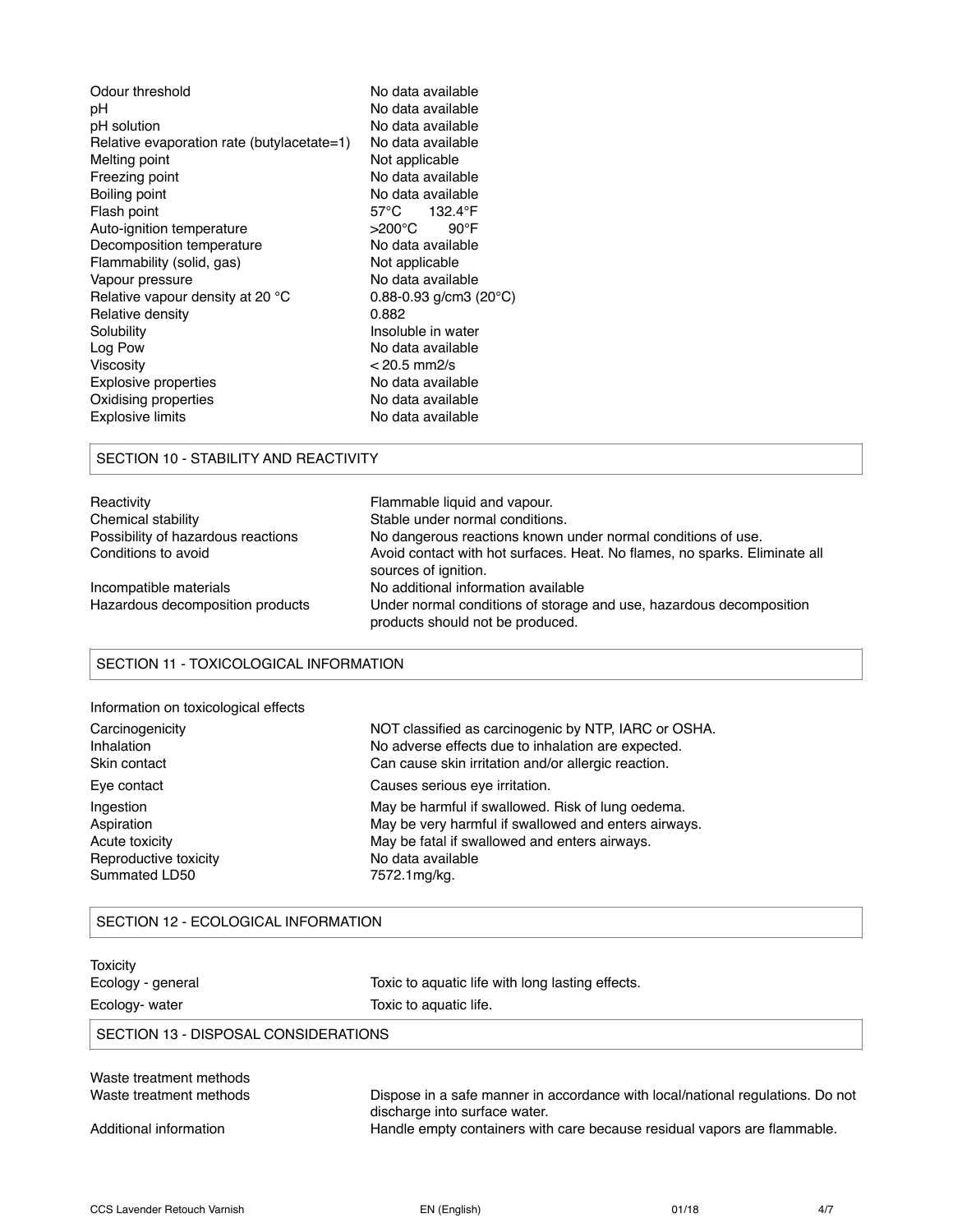#### SECTION 14 - TRANSPORT INFORMATION

## In accordance with ADR / RID / IMDG / IATA / ADN Department of Transportation (DOT) In accordance with DOT (49 CFR 172.101) NOT classified as hazardous materials or dangerous goods Transport by sea UN-No. (IMDG) 1993 Proper Shipping Name (IMDG) Flammable Liquid Class (IMDG) 3-Flammable liquids Packing group (IMDG) **III-substances presenting low danger** Environmental hazard (marine pollutant) Yes Air transport UN-No. (IATA) 1993 Proper Shipping Name (IATA) Flammable Liquid Class (IATA) 3-Flammable Liquids Packing group (IATA) **III- Minor Danger** Environmental hazards No ADN UN-No. (IMDG) 1993 Proper Shipping Name (IMDG) Flammable Liquid Class (IMDG) 3-Flammable liquids Packing group (IMDG) **III-substances presenting low danger** Environmental hazard Yes ADR UN-No. (IMDG) 1993 Proper Shipping Name (IMDG) Flammable Liquid Class (IMDG) 3-Flammable liquids Packing group (IMDG) **III-substances presenting low danger** Environmental hazard **Yes** RID UN-No. (IMDG) 1993 Proper Shipping Name (IMDG) Flammable Liquid Class (IMDG) 3-Flammable liquids Packing group (IMDG) **III-substances presenting low danger** Environmental hazard **Yes**

## SECTION 15 - REGULATORY INFORMATION

Safety, health and environmental regulations/legislation specific for the substance or mixture: EU-Regulations Contains no REACH substances with Annex XVII restrictions Contains no substance on the REACH candidate list Contains no REACH Annex XIV substances

National regulations Not listed on the United States TSCA (Toxic Substances Control Act) inventory

| Germany<br><b>VwVwS Annex reference</b>                                              | Water hazard class (WGK) 3, severe hazard to waters (Classification according<br>to VwVwS, Annex 4) |
|--------------------------------------------------------------------------------------|-----------------------------------------------------------------------------------------------------|
| 12th Ordinance Implementing the Federal<br>Immission Control Act - 12. BlmSchV       | Is not subject of the 12. BlmSchV (Hazardous Incident Ordinance)                                    |
| Netherlands                                                                          |                                                                                                     |
| SZW-lijst van kankerverwekkende stoffen                                              | <b>TERPINEOL</b> is listed                                                                          |
| SZW-lijst van mutagene stoffen                                                       | <b>TERPINEOL</b> is listed                                                                          |
| NIET-limitatieve lijst van voor de<br>voortplanting giftige stoffen – Borstvoeding   | None of the components are listed                                                                   |
| NIET-limitatieve lijst van voor de<br>voortplanting giftige stoffen - Vruchtbaarheid | None of the components are listed                                                                   |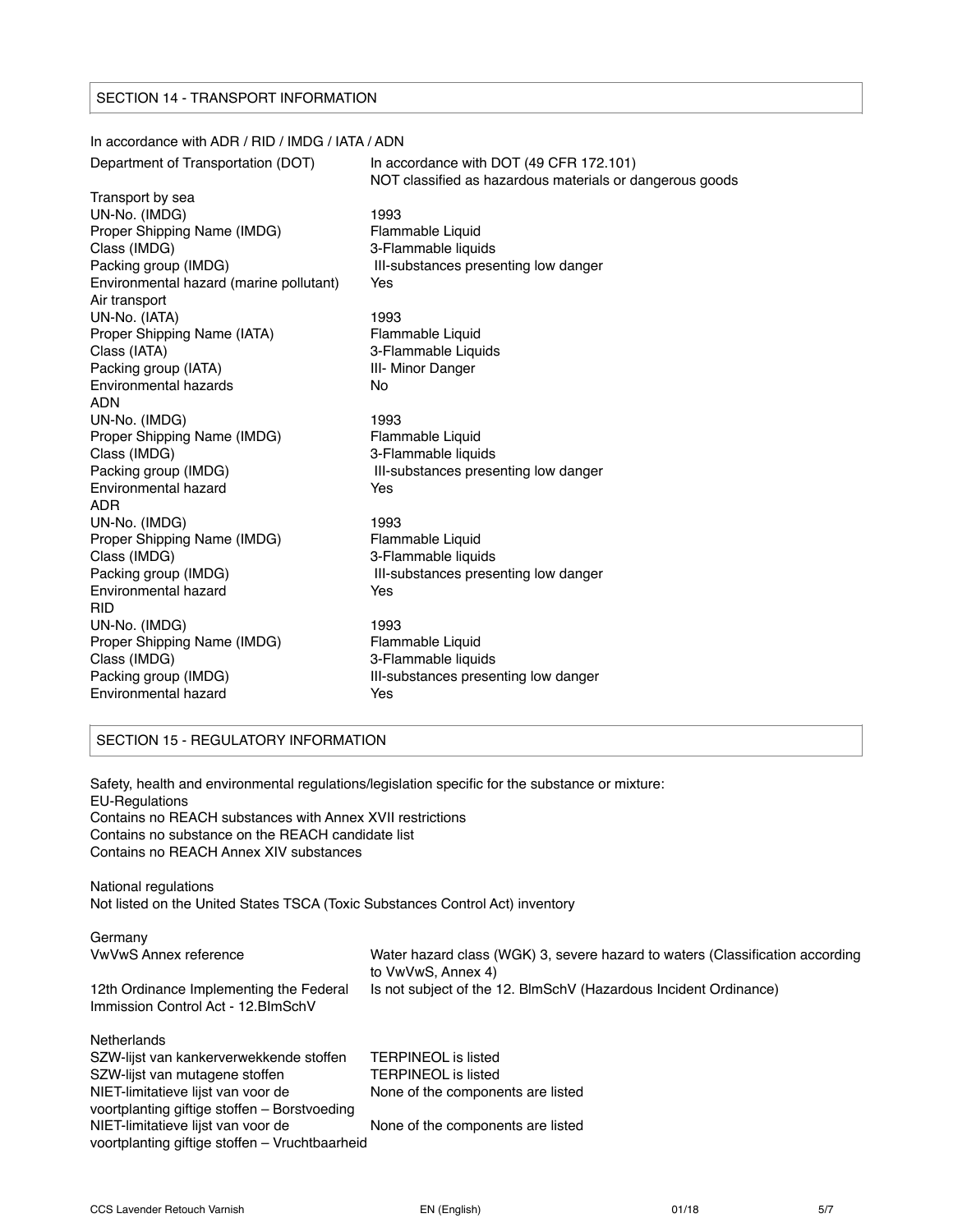NIET-limitatieve lijst van voor de None of the components are listed voortplanting giftige stoffen – Ontwikkeling

#### Denmark

Recommendations Danish Regulation Young people below the age of 18 years are not allowed to use the product Pregnant/breastfeeding women working with the product must not be in direct contact with the product

Chemical safety assessment

No chemical safety assessment has been carried out

### SECTION 16 - OTHER INFORMATION

#### Full text of R-, H- and EUH-statements:

| Acute Tox. 4 (Inhalation:dust, mist) | Acute toxicity (inhalation:dust, mist) Category 4                 |
|--------------------------------------|-------------------------------------------------------------------|
| Acute Tox. 4 (Oral)                  | Acute toxicity (oral), Category 4                                 |
| Aquatic Acute 1                      | Hazardous to the aquatic environment - Acute Hazard, Category 1   |
| Aquatic Chronic 1                    | Hazardous to the aquatic environment - Chronic Hazard, Category 1 |
| <b>Aquatic Chronic 2</b>             | Hazardous to the aquatic environment - Chronic Hazard, Category 2 |
| Asp. Tox. 1                          | Aspiration hazard, Category 1                                     |
| Eye Irrit. 2                         | Serious eye damage/eye irritation, Category 2                     |
| Flam. Liq. 3                         | Flammable liquids, Category 3                                     |
| Flam. Sol. 2                         | Flammable solids, Category 2                                      |
| Skin Irrit. 2                        | Skin corrosion/irritation, Category 2                             |
| Skin Sens. 1                         | Skin sensitisation, Category 1                                    |
| Skin Sens. 1B                        | Skin sensitisation, category 1B                                   |
| STOT SE 2                            | Specific target organ toxicity - Single exposure, Category 2      |
| H <sub>226</sub>                     | Flammable liquid and vapour.                                      |
| H <sub>228</sub>                     | Flammable solid.                                                  |
| H302                                 | Harmful if swallowed.                                             |
| H304                                 | May be fatal if swallowed and enters airways.                     |
| H315                                 | Causes skin irritation.                                           |
| H317                                 | May cause an allergic skin reaction.                              |
| H319                                 | Causes serious eye irritation.                                    |
| H400                                 | Very toxic to aquatic life.                                       |
| H411                                 | Very Toxic to aquatic life with long lasting effects.             |

This information is based on our current knowledge and is intended to describe the product for the purpose of health, safety and environmental requirements only. It should not therefore be constructed as guaranteeing any specific property of the product.

Disclaimer Chelsea Classical Studio Fine Art Materials cannot anticipate all conditions under which this information and its product, or the products of other manufacturers in combination with its product, may be used. It is the user's responsibility to ensure safe conditions for handling, storage and disposal of the product, and to assume liability for loss, injury,